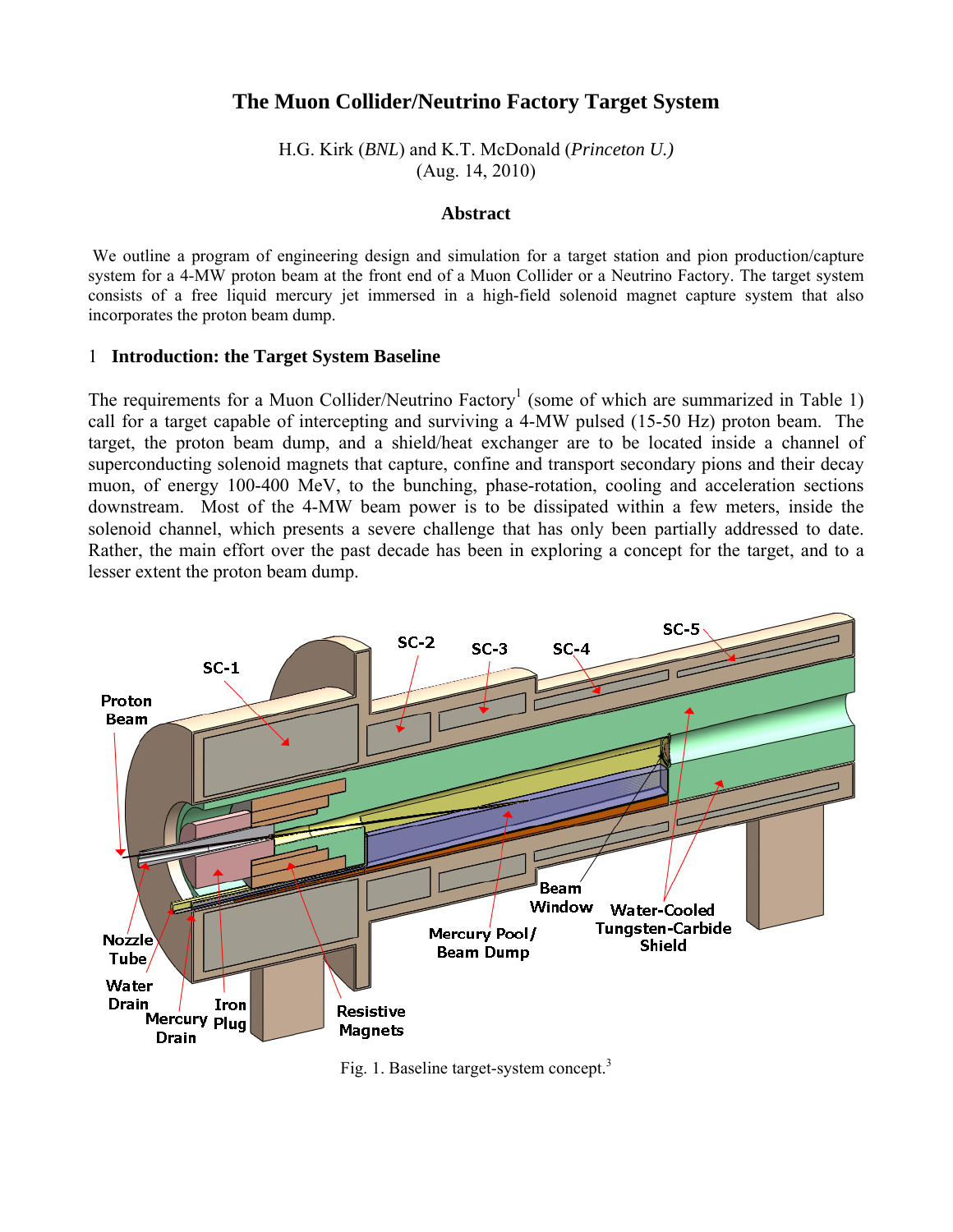| Proton Beam Energy                        | 8 GeV                                              |
|-------------------------------------------|----------------------------------------------------|
| Rep Rate (Neutrino Factory)               | 50 Hz                                              |
| Rep Rate (Muon Collider)                  | 15 Hz                                              |
| <b>Bunch Structure (Neutrino Factory)</b> | 3 bunches, 200 usec total                          |
| Bunch Structure (Muon Collider)           | 1 bunch                                            |
| <b>Bunch Width</b>                        | $2 \pm 1$ ns                                       |
| Beam Radius                               | $1.2 \text{ mm (rms)}$                             |
| <b>Beam Power</b>                         | 4 MW (3.125 $\times$ 10 <sup>15</sup> protons/sec) |

Table 2. Baseline proton beam parameters.

Maximal production of low-energy pions is obtained with a proton beam of 1-2 mm (rms) radius and a target of radius 2.5 times this, such that the secondaries exit the side of the target rather than its end.<sup>2</sup> The resulting high density of energy deposition in the target makes it questionable whether any passive solid target could survive at 4-MW beam power. Schemes for a set of moving solid targets are not very compatible with the surrounding solenoid magnets. Hence, the baseline target concept<sup>3</sup> is for a free liquid jet target,<sup>\*</sup> in particular mercury. The present baseline parameters of the target are summarized in Table 2.

Table 3. Baseline target parameters

| Target type                            | Free mercury jet |
|----------------------------------------|------------------|
| Jet diameter                           | $8 \text{ mm}$   |
| Jet velocity                           | $20 \text{ m/s}$ |
| Jet/Solenoid Axis Angle                | 96 mrad          |
| Proton Beam/Solenoid Axis Angle        | 96 mrad          |
| Proton Beam/Jet Angle                  | 27 mrad          |
| Capture Solenoid (SC-1) Field Strength | 20T              |

This target concept has been validated by R&D over the past decade, culminating in the so-called MERIT experiment<sup>4</sup> that ran in the Fall of 2007 at the CERN PS. The experiment benefited from the intensity of the beam pulses (up to 30 x  $10^{12}$  ppp) and the flexible beam structure available for the extracted PS proton beam. Key experimental results include demonstration that: $<sup>5</sup>$ </sup>

- The magnetic field of the solenoid greatly mitigates both the extent of the disruption of the mercury and the velocity of the ejected mercury after interception of the proton beam. The disruption of a 20-m/s mercury jet in a 20-T field is sufficiently limited that 70-Hz operational is feasible without loss of secondary particle production.
- Individual beam pulses with energies up to 115 kJ can be safely accommodated.

l

- $\bullet$  Subsequent proton beam pulses separated by up to 350 usec have the same efficiency for secondary particle production as does the initial pulse.
- Two beam pulses separated by more than 6 used disrupt the mercury independently.

<sup>\*</sup> The intense pressure waves in a liquid target due to a pulsed beam lead to damage/failure of any pipe that contains the liquid in the interaction region. Thus, the baseline is for a free liquid jet.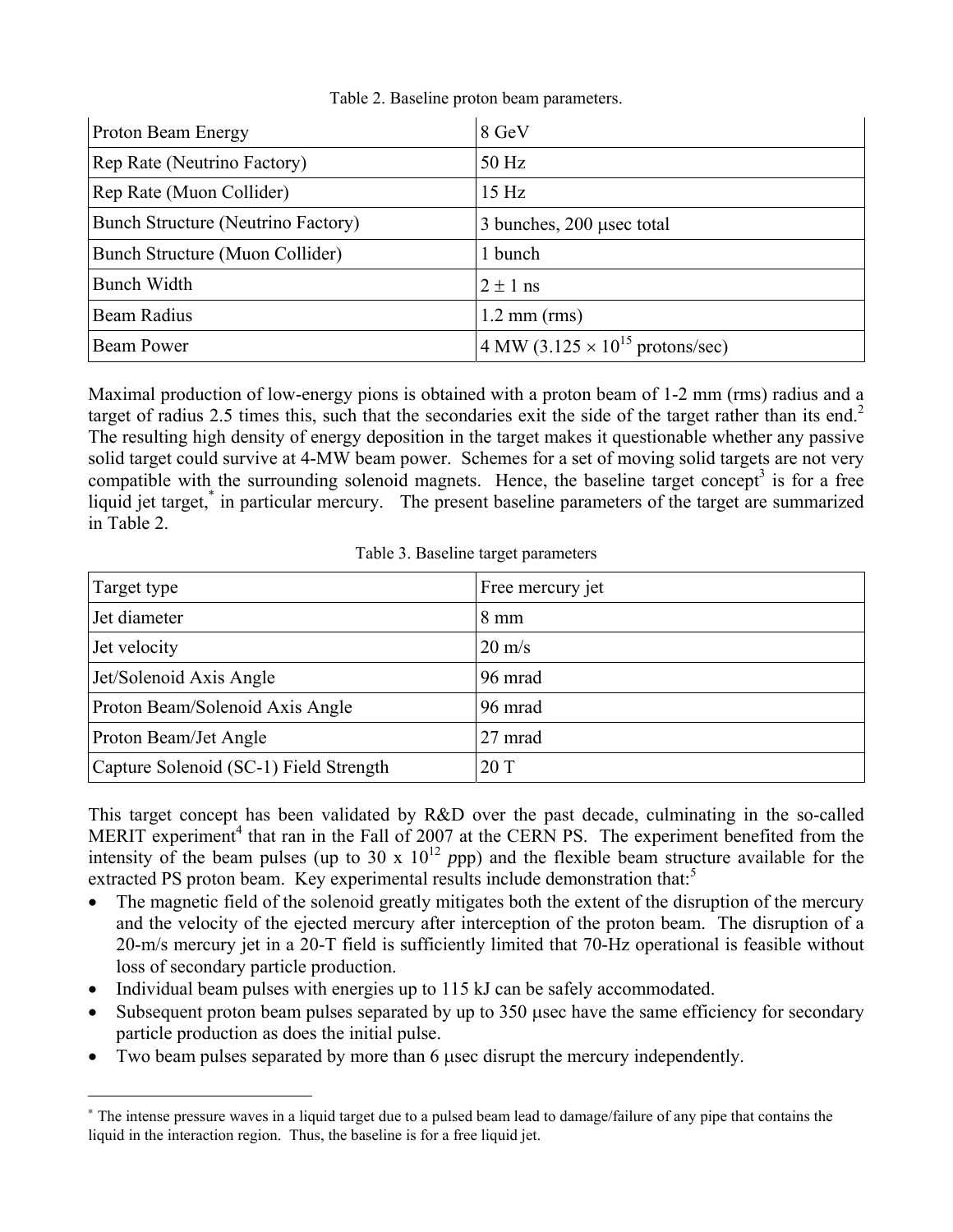The mercury jet is collected in a pool, inside the solenoid magnet channel, that also serves as the proton beam dump, as sketched in Fig. 1. Disruption of this pool by the mercury jet (whose mechanical power is 20 kW) and by the noninteracting part of the proton beam is nontrivial, and needs further study.

The superconducting magnets of the target system must be shielded against the heat and the radiation damage caused by secondary particles from the target (and beam dump). A high-density shield is favored to minimize the inner radii of the magnets. The baseline shield concept is for water-cooled tungsten-carbide beads inside a stainless steel vessel (of complex shape, as sketched in Fig. 1). However, the present baseline concept is not technically feasible, and considerable effort is needed to produce a new, viable baseline.

The solenoid magnets of the target system vary in strength from 20 T (SC-1 in Fig. 1) down to 1.5 T in the subsequent constant-field transport channel. This adiabatic reduction in field strength permits the solenoid magnet string to reduce the rms emittance of the secondary particles.<sup>6†</sup> For the baseline parameters of the downstream  $\pi/\mu$  capture channel, a peak field of 20 T in magnet SC-1 provides good reduction of the emittance of the secondary pions. Further study is warranted to optimize this effect (which improves with the use of a higher initial field).

A 20-T field is beyond the capability of Nb<sub>3</sub>Sn, and magnet SC-1 is proposed as a hybrid of a 14-T superconducting coil with a 6-T hollow-core copper solenoid insert. A 45-T solenoid of this type of construction has been operational since 2000 at the National High Magnetic Field Laboratory (Florida),<sup>7</sup> and a 19-T magnet of this type with 16-cm-diameter bore exists at the Grenoble High Magnetic Field Laboratory<sup>8</sup> (and was used in an earlier phase<sup>9</sup> of our R&D program). A topic for further study is possible fabrication of SC-1 as of a high- $T_c$  magnet with no copper solenoid insert, which could provide more space for internal shielding of SC-1 and/or permit operation at a higher field for improved reduction of the initial beam emittance.

The target system (and also the subsequent  $\pi/\mu$  solenoid transport channel) will be subject to considerable activation, such that once beam has arrived on target all subsequent maintenance must be performed by remote-handling equipment. The infrastructure associated with the target hall, with its remote-handling equipment, and hot-cells for eventual processing of activated materials, will be the dominant cost of the target system.

## 2 **Future Plans**

l

The target system is comprised of subsystems with a wide variety of issues that deserve further study, via simulation, engineering design, and hardware testing, as reviewed briefly below in this section. The interrelated character of these issues is such that they should not be addressed separately, but rather via an integrated design effort led by a physicist and a (chief) engineer.

## 2.1 **Simulations and Engineering Design**

# 2.1.1 **Mercury Jet-Proton Beam Interactions in a Magnetic Field**

Simulation of the interaction of behavior of a free mercury jet in a magnetic field when subject to

 $\dagger$  The "true" emittance of a beam cannot be reduced by nondissipative elements such as magnets, but the rms emittance can be reduced by magnets when, as in the present case, it greatly exceeds the "true" emittance.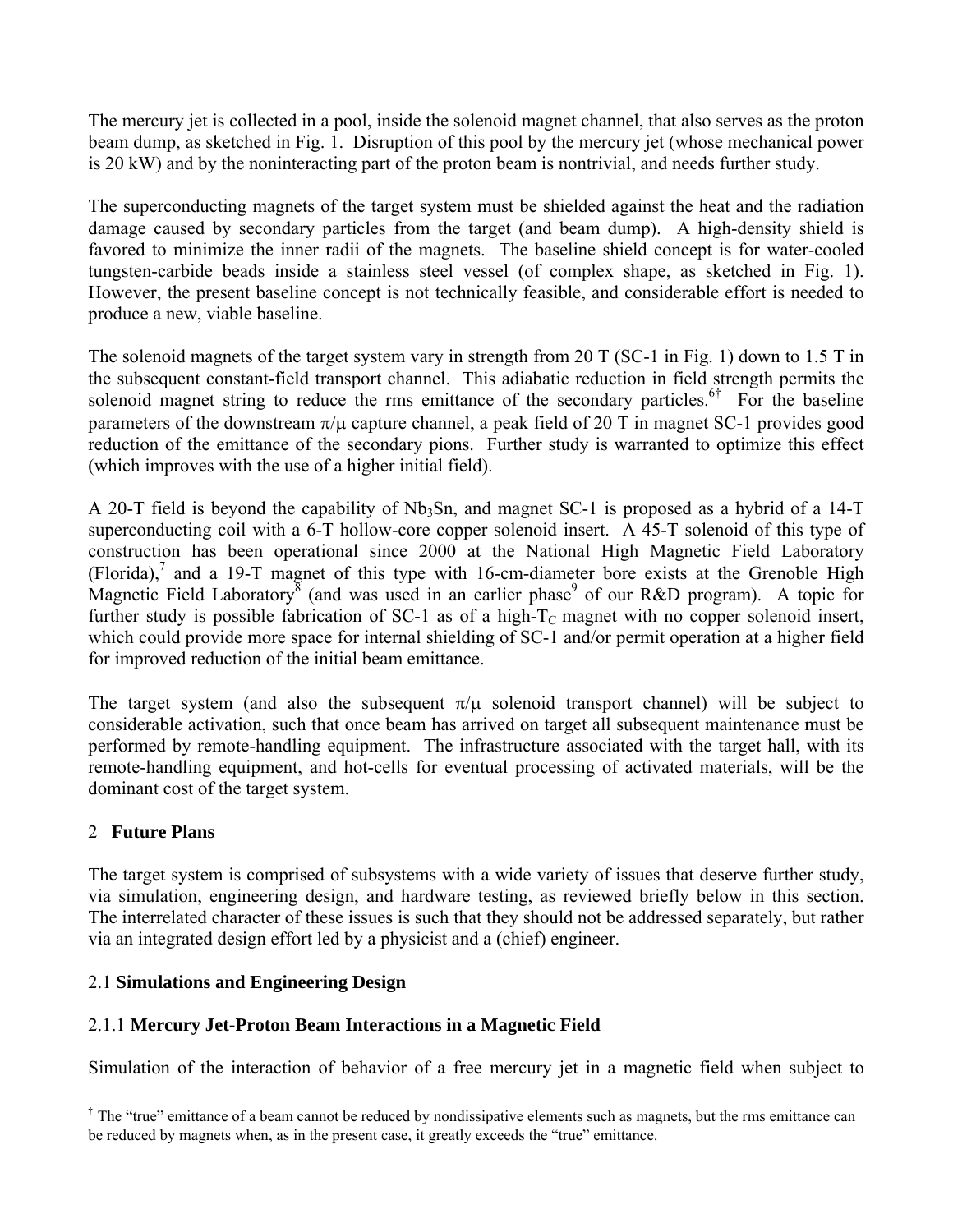intense, pulsed energy deposition by a proton beam is a state-of-the-art problem in computational physics. For several years, R. Samulyak of SUNT Stony Brook has led an effort to enhance the socalled FronTier code to address this challenging problem,<sup>10</sup> with increasingly sophisticated results. An example is shown in Fig. 2 of how high magnetic fields suppress the disruptions of a mercury jet. Effort is ongoing to simulate one of the subtler effects of the mercury-beam interaction, the apparent (transient) reduction in the speed of sound within the mercury after a beam pulse.



Fig. 2. FronTier simulation of the suppression by high magnetic field of filamentation of a mercury jet.<sup>10</sup>

#### 2.1.2 **High-Reynolds-Number Flow of Mercury from a Nozzle**

One aspect of the MERIT experiment that deserves further study is that the quality of the 1-cmdiameter mercury jet at 15-20 m/s velocity was rather poor.<sup>5</sup> To address this issue a program of simulation has recently begun, led by F. Ladiende of SUNY Stony Brook. It is too early to report results of this effort, other than preliminary studies of the flow of mercury in the piping that fed the nozzle in the MERIT experiment, one plot of which is shown in Fig.  $3<sup>11</sup>$ 



Fig. 3. Velocity profiles at four sections near the nozzle of the MERIT mercury delivery pipe.<sup>11</sup>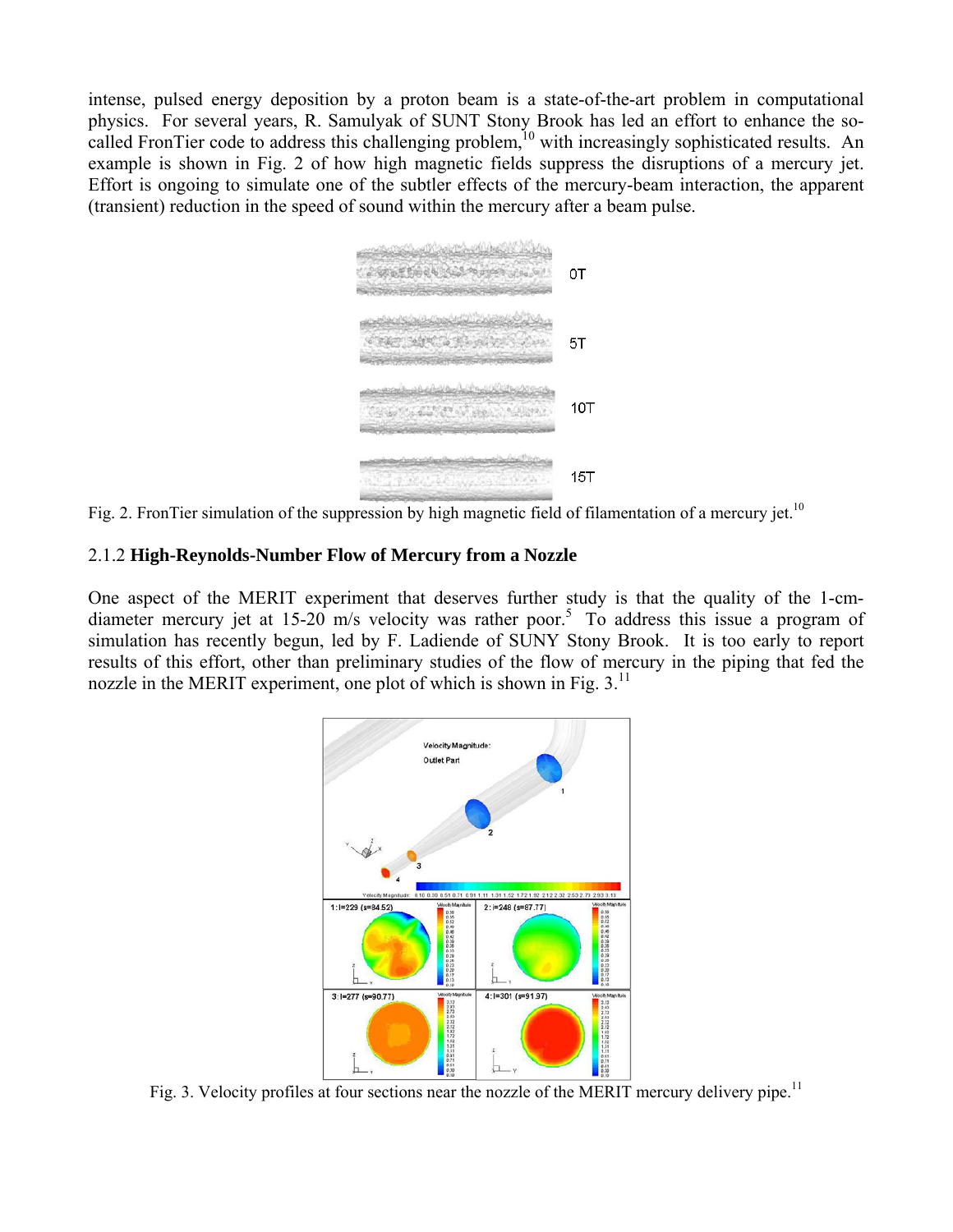## 2.1.3 **Solid**-**Target Options**

It is prudent to maintain some level of effort for solid-target options, such as a radiation-cooled graphite or beryllium target that would be replaced every few weeks. More speculative options include a flowing tungsten-power target,  $12$  and a rotating band of tungsten targets.<sup>13</sup>

## 2.1.4 **Optimization of the Pion Production in the Target**

Many factors influence the pion production in the target: proton beam energy, target material, target radius, target length, target and beam angles with respect to the magnetic axis. Simulations of pion production at the target station of a Muon Collider have been performed using the MARS code<sup>14</sup> since at least  $1997$ ,<sup>15</sup> and need to be continued with greater sophistication so as to optimize the various relevant parameters.

#### 2.1.5 **Proton Beam Dump**

One of the many challenges of the Muon Collider/Neutrino Factory target system is the placement of the proton beam dump inside the superconducting magnet channel. The baseline design is to use the pool that collects the mercury from the target jet as the beam dump. This concept leads to substantial challenges as to the perturbation of the pool by the jet and beam (Fig. 4),  $^{16}$  and to the flow of the mercury out of the target system. $17$ 



Fig. 4. ANSYS simulation of a mercury jet entering a mercury pool.<sup>16</sup>

## 2.1.6 **The Internal Shield**

A major challenge of the target system is the dissipation of the 4-MW of beam power inside the superconducting magnet string without quenching of the magnets, or extreme shortening of the operational lives due to radiation damage. Space is very limited for the shield, and the geometry is awkward as the shield envelops the mercury pool and the copper magnet (Fig. 5). The shield must be cooled by a liquid; water in the baseline scenario, but with mercury as an option.

The baseline scenario is for a shield of tungsten-carbide beads cooled by water. However, the baseline assumed an effective density of the beads (80% of the density of tungsten-carbide) that cannot be achieved with beads of a single radius. Use of multiple bead radii or tungsten-carbide sheets with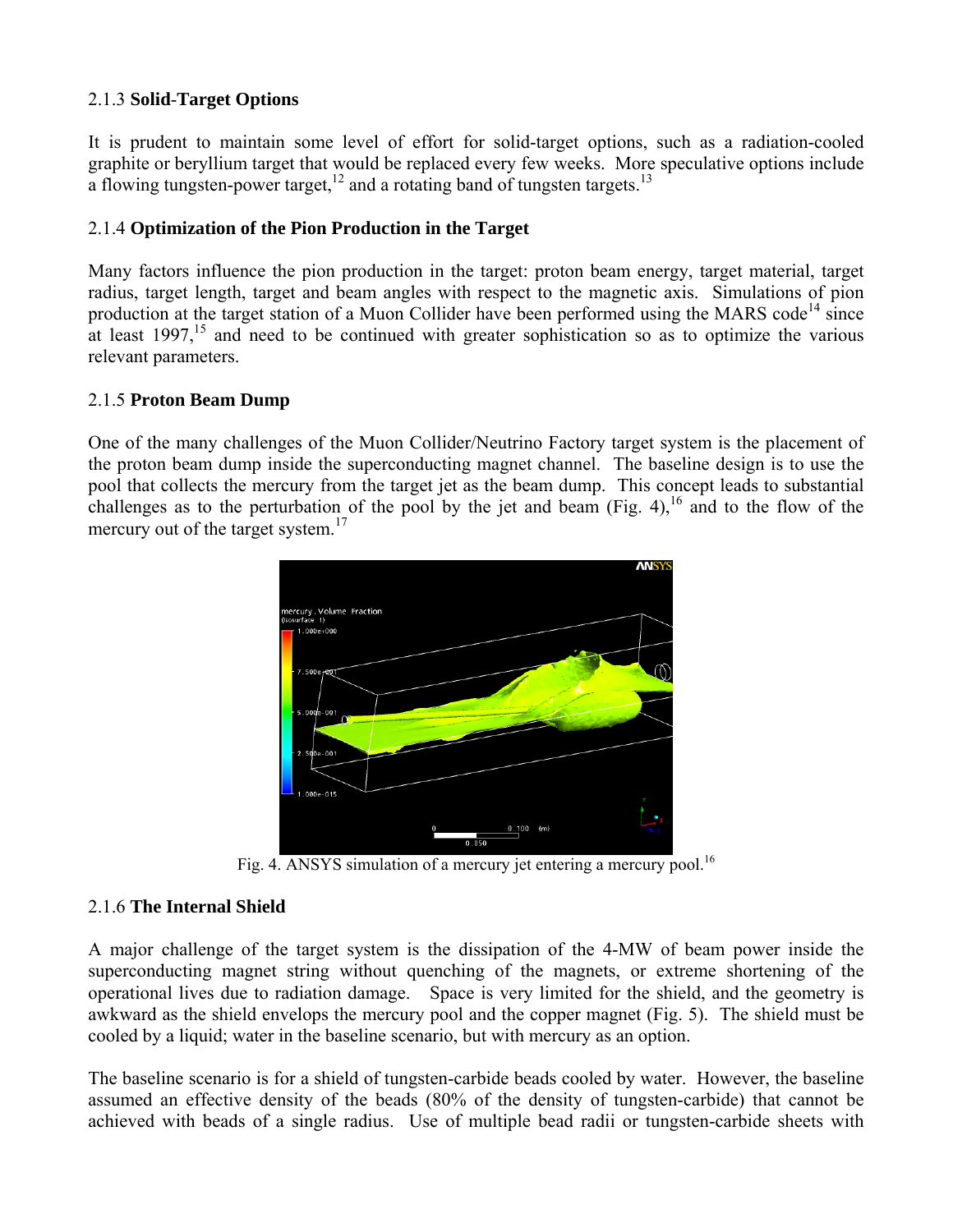machined microchannel raises issues of whether that water flow could be sufficient to keep the water form completely vaporizing in portions of the shield. Furthermore, the coolant must enter and exit the system from the upstream end, where the shield cross section is much smaller than in its downstream region. Initial simulations using the MARS15 code indicates that the current shielding approach allows for  $\sim$ 25 kW of power to be deposited within magnet SC-1 alone.<sup>18</sup> This is not considered acceptable and must be addressed.



Fig. 5. Tentative scenario for assembly of the iron plug, the copper magnet, the mercury collection chamber and the internal shield within the target system magnets.<sup>17</sup>

The search for a solution is complicated by the present lack of a clear criterion as to how much shielding is required for viable operation of the superconducting magnets in the presence of pulsed heating and radiation damage from secondary particles from the target.

The baseline scenario for the internal shield of the superconducting magnets is a vessel filled with tungsten-carbide spheres, cooled by water flow. As the geometry of the internal shield is complex, it is not evident that sufficient uniformity of the water flow can be achieved to avoid regions in which there is only steam rather than water, which could then lead to local melting of the shield wall. To address this issue, and to consider alternatives<sup>19</sup> with, say, tantalum shielding with long channels for the coolant, or shielding with mercury, simulations of heat transfer in complex geometries are required.

We are presently exploring the prospect of such simulation with the Peles group at RPI.<sup>20</sup>

## 2.1.7 **Magnet Design**

The design of the first magnet, with baseline field of 20 T is challenging. The use of a 6-T watercooled, hollow core copper solenoid insert is required if the superconducting outsert is to be made from Nb3Sn. This copper magnet receives a very high radiation dose (while acting as a partial shield of the superconducting outsert) and is anticipated to be a replaceable component with a lifetime of 4 years or less. If the presence of this copper magnet leads to a requirement for thicker shielding and consequent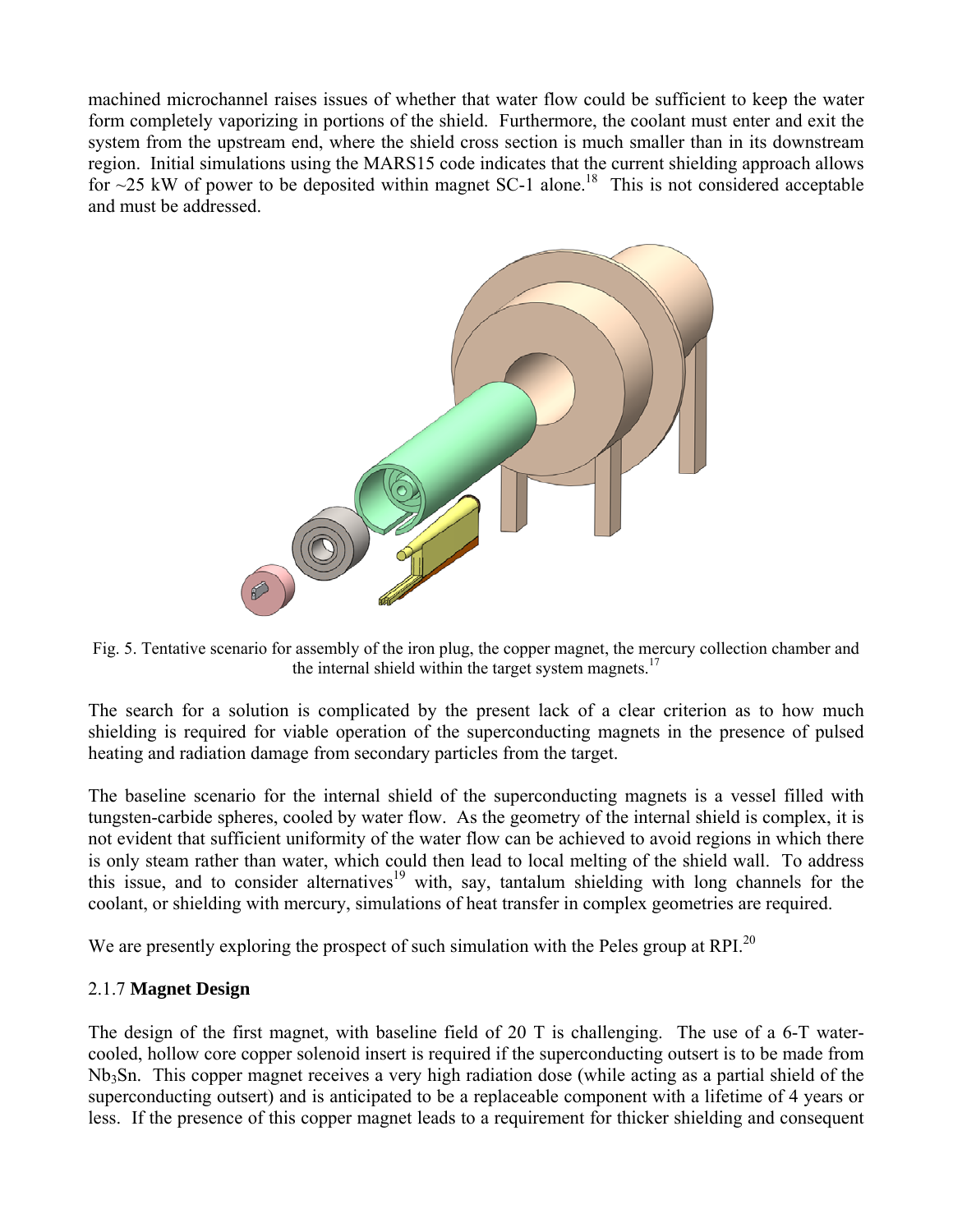larger inner diameter the superconducting outsert, such that the latter is untenable, we must consider the option of only a 14-T Nb<sub>3</sub>Sn magnet, or development of a large-bore high- $T_c$  magnet (or more simply, a high- $T_c$ -Nb<sub>3</sub>Sn hybrid;<sup>21</sup> tests of YBCO indicate that it has good resistance to radiation damage<sup>22</sup>).

Another issue is the very large axial forces between the various magnets of the target system. A further complication is the requirement that the axial field profile in the beam-jet interaction region be smooth, such that the mercury jet is minimally perturbed as it enters this field. The baseline scenario calls for an iron plug at the upstream end of the first magnet, through which the proton beam and mercury jet enter. The presence of this plug adds considerable complexity to the mechanical design of the system, with as-yet unresolved technical issues.

## 2.1.8 **Optimization of Emittance Reduction by the Target System Magnets**

Although the "true" emittance of a beam is an invariant under transport through a system of magnets, the rms emittance (which is of more practical importance than the possibly filamented "true" emittance) is affected by details of the magnetic transport. If the a secondary beam is created in a region of high magnetic field, and transported through a region of adiabatically reduced field, then in principle both the longitudinal and transverse emittance can be reduced.<sup>6</sup> The baseline design of the target system, in which the field drops from 20 T to 1.75 T over 12 m, provides such rms emittance reduction (or alternatively, permits capture of a larger number of secondary pions into the aperture of the 1.75-T solenoid transport channel). A global optimization of the target system plus capture channel magnetic fields has never been performed, while numerous changes in the latter have been considered in recent years. Hence, it is timely that this issue be simulated in the near future.

While better performance can be obtained with a higher field than 20 T in the first target-system magnet (SC-1), engineering reality may require us to use a lower field (such as 14 T as might be obtained in a Nb<sub>3</sub>Sn magnet. A related issue is the rapidity of the reduction of the field strength from 20 T to 1.75 T. The effect of the transverse-momentum "kick" on the muons in the decay  $\pi \rightarrow \mu \nu$  is less if the decay occurs in a higher magnetic field, which may favor a slowly falloff of field with position than in the present baseline.

## 2.1.9 **Mercury Flow Loop, Remote Handling Maintenance Systems, Target Hall**

When it comes time to build a target system for a Muon Collider or Neutrino Factory, substantial effort will be needed on the engineering of infrastructure issues such as the target hall, the remote handling systems for maintenance, and the mercury flow loop.

## 2.2 **Hardware R&D**

## 2.2.1 **Nozzle Tests**

As previously mentioned, the performance of the 1-cm-diameter nozzle for the mercury jet in the MERIT experiment was poorer than desired at jet velocities of 15-20 m/s. As such, a program of simulation and design is underway with the goal of developing a better nozzle. This issue should not, however, be left only to design, but should be addressed in laboratory tests once a revised design is developed, on the time scale of 2 years. The nozzle tests should be performed with mercury, but a proton beam and magnetic field are not needed.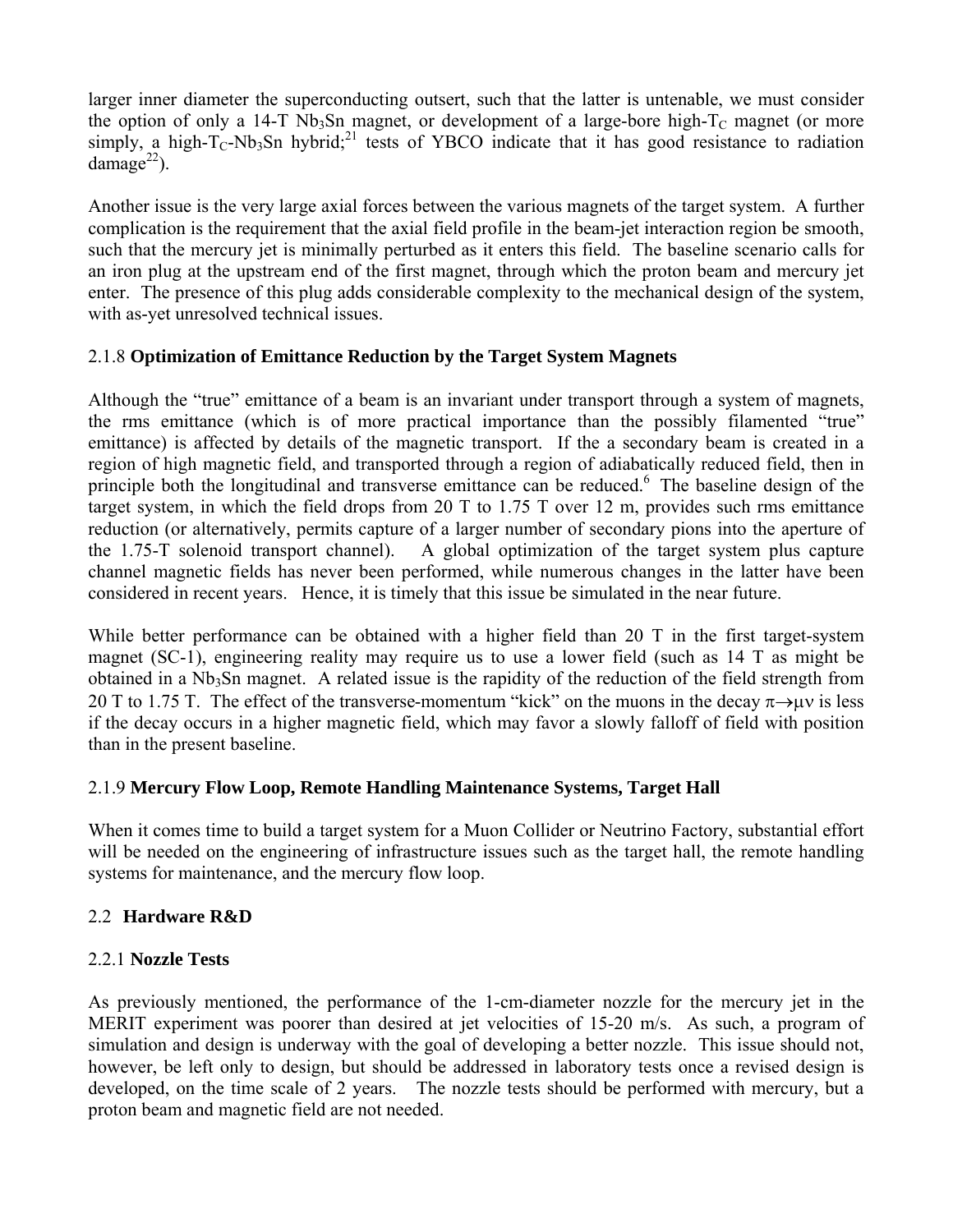#### 2.2.2 **Splash Mitigation in the Mercury Collection Pool/Proton Beam Dump**

Another difficult hydrodynamic issue is the perturbation of the mercury collection pool by the impinging mercury jet (and to a lesser extent by the noninteracting proton beam). Once a candidate design for splash mitigation has been well simulated, it will be desirable to test this in the laboratory. Again, the tests can be conducted without magnetic field or proton beam, but with a quasicontinuous mercury jet of 20 m/s

#### 2.2.3 **Coolant Flow in the Internal Shield**

Should the baseline continue to be a water-cooled shield with high-Z beads, it would be prudent to test the coolant flow patterns in a full size mockup, for which inexpensive low-Z beads will suffice.

#### 2.2.4 **Further Particle Production Experiments**

The simulations of particle production in the target system rely on extrapolation from experimental data that unfortunately have various inconsistencies in the relevant regions of parameter space.<sup>23</sup> Assessment of the seriousness of this issue is ongoing, but it may well be desirable to collect additional data relevant to particle production at a Muon Collider/Neutrino Factory. The Fermilab MIPP experiment<sup>24</sup> affords an opportunity for such studies.

#### 3 **Estimate of Required Resources**

An emerging result is that the baseline internal-shielding of the target-system magnet, as defined in the Neutrino Factory Study  $2<sup>3</sup>$  is not viable for operation with an 8-GeV, 4-MW proton driver. MARS calculations using this baseline indicate that  $25 \text{ kW}$  of power would be deposited within SC-1 alone,<sup>18</sup> which needs to be reduced by an order of magnitude. The design of the target system encompasses a suite of engineering requirements, for the mercury nozzle, the beam dump, the internal shield, the solenoid magnets, the mercury supply loop, remote handling and the target hall, which interplay with each other. Amongst the diverse disciplines involved are cryogenics, magnet design, mechanical engineering, fluid flow, and thermal management. Due to the interlocking nature of these activities in the present context it is desirable to address them by a team led by a physicist and project engineer. These tasks will require a team of 3 FTEs active for four years. Other activities requiring attention include magnetohydrodynamics studies to advance our understanding of the complex dynamics of the Hg jet in a strong magnetic field and an intense proton beam, pion-yield optimization (coordinated with the parameters of the entire Muon Collider/Neutrino Factory front end, and possibly even additional pion-yield measurements.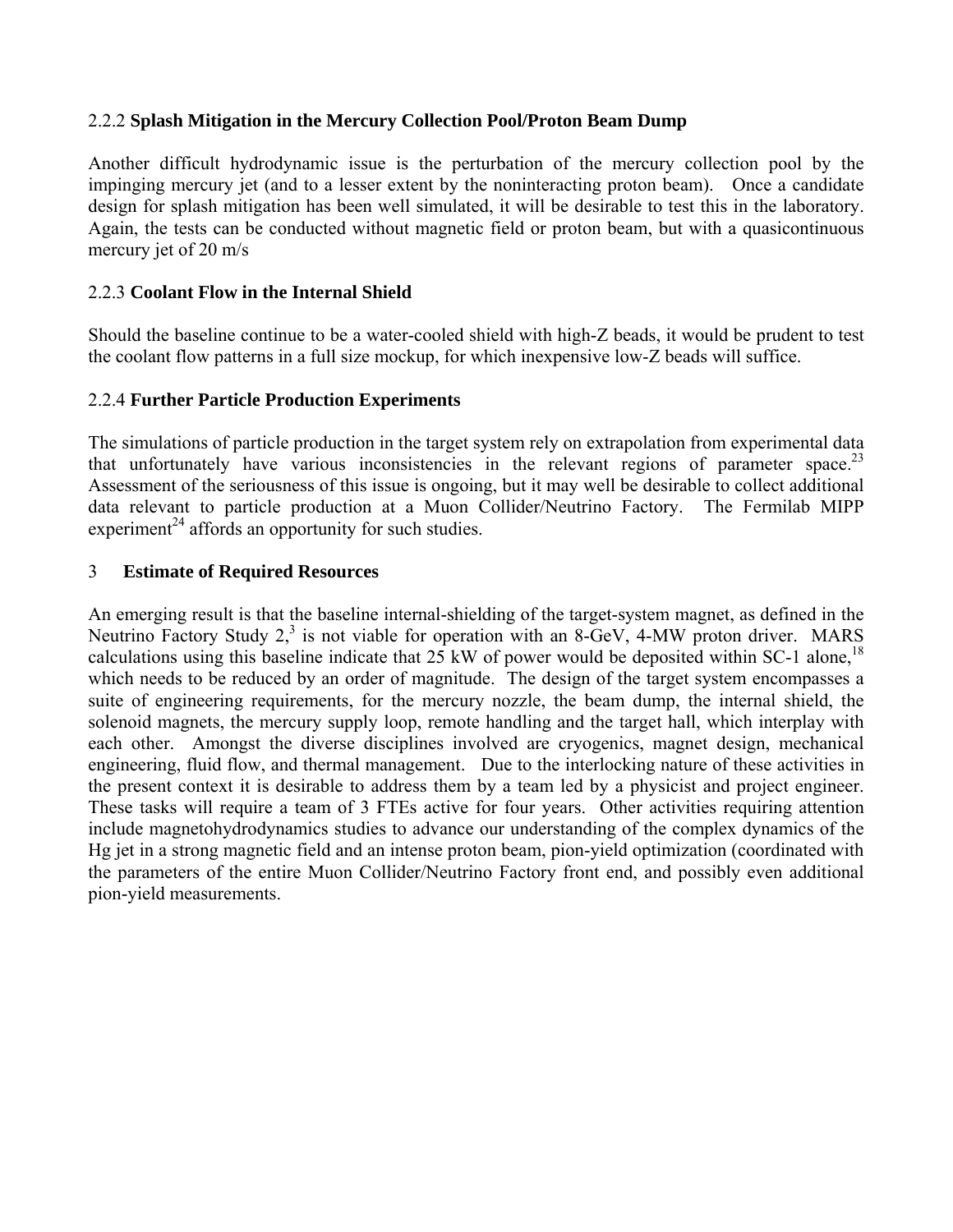| Item                    | Years          | <b>FTE</b>     | M&S    |
|-------------------------|----------------|----------------|--------|
| <b>MHD</b> simulations  | 3              | 1.5            |        |
| Pion-yield optimization | 2              |                |        |
| Integrated design       |                |                |        |
| Project engineer        | 4              | 2              |        |
| Nozzle development      | 3              | 2              | \$200k |
| Solid target options    | $\overline{2}$ | 0.5            |        |
| Beam dump               | 3              | 3              | \$200k |
| Internal shield         | 3              | 4              | \$200k |
| Magnet design           | 2              | $\overline{2}$ |        |
| Hg loop                 | 1              | 0.5            |        |
| Remote handling         | 1              | 0.5            |        |
| Target hall             | 1              | 0.5            |        |
| Pion-yield measurements | 2              | 1              | \$200k |
| Totals                  |                | 18.5           | \$800k |

Table 3. Summary of requested resourses.

#### **References**

l

- <sup>2</sup> X. Ding *et al.*, A Pion Production and Capture System for a 4 MW Target Station, Proc. 2010 Int'l. Part. Accel. Conf. (Kyoto), THPEC102, http://www.hep.princeton.edu/~mcdonald/mumu/target/ipac10/thpec092.pdf 3 S. Ozaki *et al*., Feasibility Study II of a Muon-Based Neutrino Source (June 14, 2001),
- http://www.cap.bnl.gov/mumu/studyii/FS2-report.html

<sup>4</sup> J.R.J. Bennett *et al.,* Studies of a Target System for a 4-MW, 24-GeV Proton Beam, proposal to the ISOLDE and Neutron Time-of-Flight Experiments Committee, CERN-INTC-P-186 (April 26, 2004),

http://www.hep.princeton.edu/~mcdonald/mumu/target/cern\_proposal.pdf

(Vancouver, Canada), TUGRI03, http://www.hep.princeton.edu/~mcdonald/mumu/target/pac09/tu4gri03.pdf <sup>6</sup>

 $6$  K.T. McDonald, The Capture Solenoid as an Emittance-Reducing Element (Jan. 14, 2010),

http://www.hep.princeton.edu/~mcdonald/mumu/target/targettrans72.pdf

<sup>7</sup> 45-T Hybrid, NHMFL, http://www.magnet.fsu.edu/mediacenter/features/meetthemagnets/hybrid.html

<sup>8</sup> Magnet M8, GHMFL, http://ghmfl.grenoble.cnrs.fr/spip.php?rubrique77&lang=en

<sup>10</sup> R. Samulyak *et al.*, Computational algorithms for multiphase magnetohydrodynamics and applications to accelerator targets, subm. to Cond. Matter Phys. (July 6, 2010), ,

http://www.hep.princeton.edu/~mcdonald/examples/accel/samulyak\_cmp\_10.pdf

http://www.hep.princeton.edu/~mcdonald/mumu/target/Yan/yan\_070210.pdf

W. Li and F. Ladiende, Mercury Flow through a Long Curved Pipe (Jan. 26, 2009),

http://www.hep.princeton.edu/~mcdonald/mumu/target/Ladiende/Results-Summary.pdf

<sup>12</sup> C. Densham, The Potential of Fluidised Powder Target Technology in High Power Accelerator Facilities, Proc. 2009 Part. Accel. Conf. (Vancouver), WE1GRC04, http://www.hep.princeton.edu/~mcdonald/mumu/target/pac09/WE1GRC04.pdf

<sup>13</sup> T.R. Edgecock *et al.*, Overview of Solid Target Studies for a Neutrino Factory, Proc. 2010 Int'l. Part. Accel. Conf.

(Kyoto), THPEC089, http://www.hep.princeton.edu/~mcdonald/mumu/target/ipac10/thpec089.pdf

<sup>14</sup> The MARS Code System: http://www-ap.fnal.gov/MARS/

441, 320 (1998), http://www.hep.princeton.edu/~mcdonald/examples/accel/mokhov\_aipcp\_441\_320\_98.pdf

 $16$  T. Davenne et al., Mercury Beam Dump Simulations (Dec. 15, 2008),

<sup>&</sup>lt;sup>1</sup> M.M. Alsharo'a *et al.*, Status of Neutrino Factory and Muon Collider Research and Development and Future Plans, Phys. Rev. ST Accel. Beams **6**, 081001 (2003).

<sup>&</sup>lt;sup>5</sup> K.T. McDonald *et al.*, The MERIT High-Power Target Experiment at the CERN PS, Proc. 2009 Part. Accel. Conf.

<sup>&</sup>lt;sup>9</sup> A. Fabich, High Power Proton Beam Shocks and Magnetohydrodynamics in a Mercury Jet Target for a Neutrino Factory, Ph.D. thesis (U. Vienna, Nov. 2002), http://www.hep.princeton.edu/~mcdonald/mumu/target/thesis-2002-038.pdf

<sup>&</sup>lt;sup>11</sup> Y. Zhan, Hg Supply Piping Simulation (No MHD) (Jan. 29, 2010),

<sup>&</sup>lt;sup>15</sup> N.V. Mokhov and A. Van Ginneken, Pion Production and Targetry at  $\mu+\mu$ - Colliders, (Dec 17, 1997), AIP Conf. Proc.